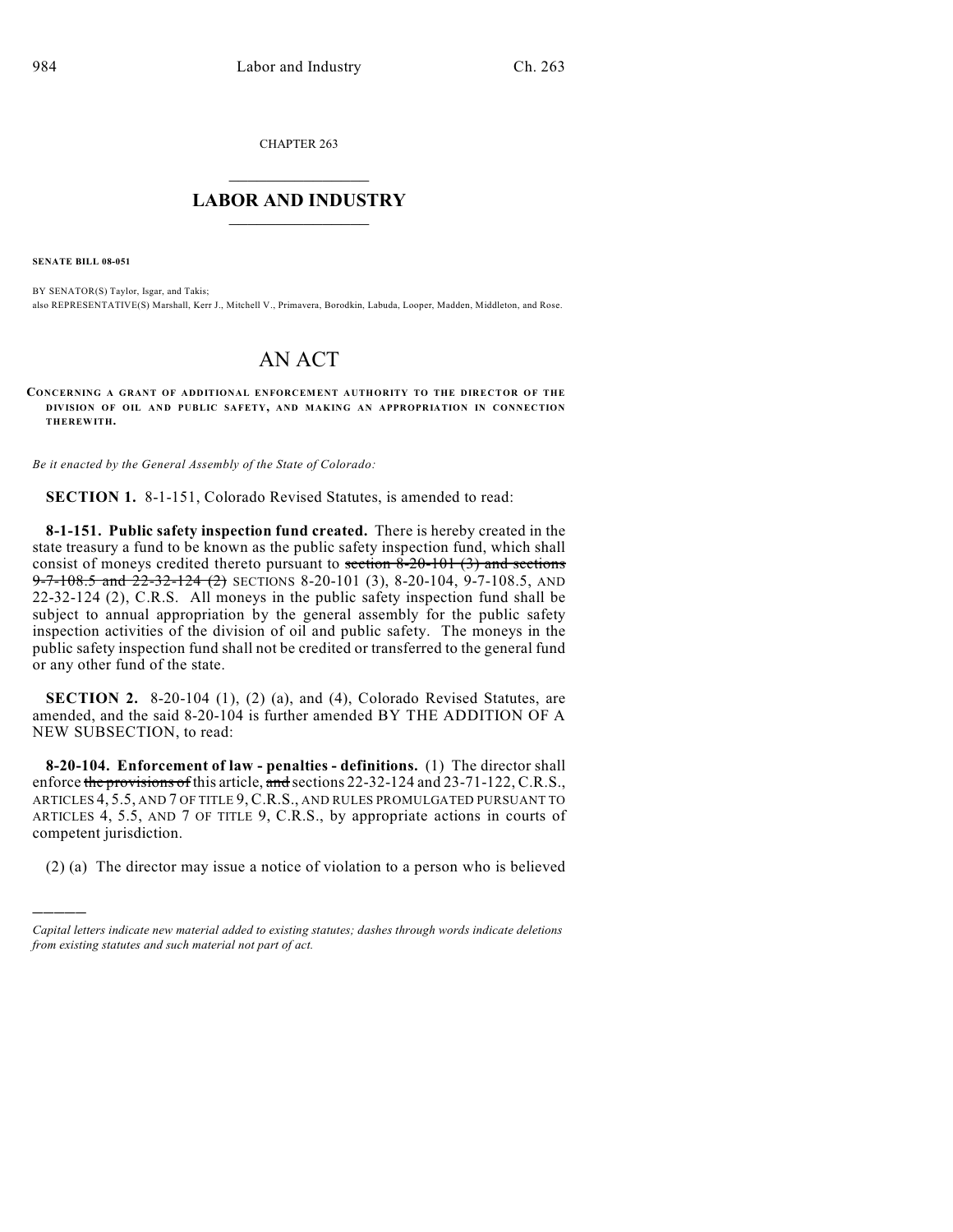to have violated this article, section 22-32-124 or 23-71-122, C.R.S., ARTICLE 4, 5.5, OR 7 OF TITLE 9, C.R.S., OR rules promulgated pursuant to this article article  $5.5$  of title 9, C.R.S., or rules promulgated pursuant to article 5.5 of title 9, C.R.S. OR ARTICLE 4, 5.5, OR 7 OF TITLE 9, C.R.S. The notice shall be delivered to the alleged violator personally, by certified mail, return receipt requested, or by any means that verifies receipt as reliably as certified mail, return receipt requested.

(4) (a) An enforcement order issued pursuant to this section may impose a civil penalty, depending on the severity of the alleged violation, not to exceed five hundred dollars per violation for each day of violation; except that the director may impose a civil penalty not to exceed one thousand dollars per violation for each day of violation that results in, or may reasonably be expected to result in, serious bodily injury.

(b) A CIVIL PENALTY COLLECTED FOR A VIOLATION OF:

(I) ARTICLE 4 OF TITLE 9, C.R.S., OR A RULE PROMULGATED PURSUANT TO SUCH ARTICLE, SHALL BE DEPOSITED IN THE BOILER INSPECTION FUND CREATED IN SECTION 9-4-109, C.R.S.;

(II) ARTICLE 5.5 OF TITLE 9, C.R.S., OR A RULE PROMULGATED PURSUANT TO SUCH ARTICLE, SHALL BE DEPOSITED IN THE CONVEYANCE SAFETY FUND CREATED IN SECTION 9-5.5-111, C.R.S.;

(III) SECTION 22-32-124 OR 23-71-122, C.R.S., OR OF ARTICLE 7 OF TITLE 9, C.R.S., OR A RULE PROMULGATED PURSUANT TO SUCH SECTIONS OR ARTICLE, SHALL BE DEPOSITED IN THE PUBLIC SAFETY INSPECTION FUND CREATED IN SECTION 8-1-151.

(7) IN ADDITION TO THE REMEDIES PROVIDED IN THIS SECTION, THE DIRECTOR IS AUTHORIZED TO APPLY TO THE DISTRICT COURT, IN THE JUDICIAL DISTRICT WHERE THE VIOLATION HAS OCCURRED, FOR A TEMPORARY OR PERMANENT INJUNCTION RESTRAINING ANY PERSON FROM VIOLATING ANY PROVISION OF SECTIONS 22-32-124 AND 23-71-122, C.R.S., ARTICLES 4, 5.5, AND 7 OF TITLE 9, C.R.S., AND RULES PROMULGATED PURSUANT TO ARTICLES 4, 5.5, AND 7 OF TITLE 9, C.R.S., REGARDLESS OF WHETHER THERE IS AN ADEQUATE REMEDY AT LAW.

**SECTION 3.** 9-4-109 (1) (a) (I), Colorado Revised Statutes, is amended to read:

**9-4-109. Fees for boiler and pressure vessel inspection certificates.** (1) (a) (I) There shall be paid for the issuance of a certificate of boiler or pressure vessel inspection of each individual boiler or pressure vessel, regardless of how it is joined or connected, according to the provisions of this article by the owner or user of said boiler or pressure vessel, such fees as shall be established by the director of the division of oil and public safety by rule; except that such fees shall not exceed the amount necessary to accumulate and maintain in the boiler inspection fund a reserve sufficient to defray the division's administrative expenses for a period of two months, and in no event shall the basic fee for an annual inspection exceed one hundred fifty dollars for an internal inspection nor OR eighty-five dollars for an external inspection. The basic fee for a biennial or triennial inspection shall not exceed eighty-five dollars. The division shall not charge for an inspection other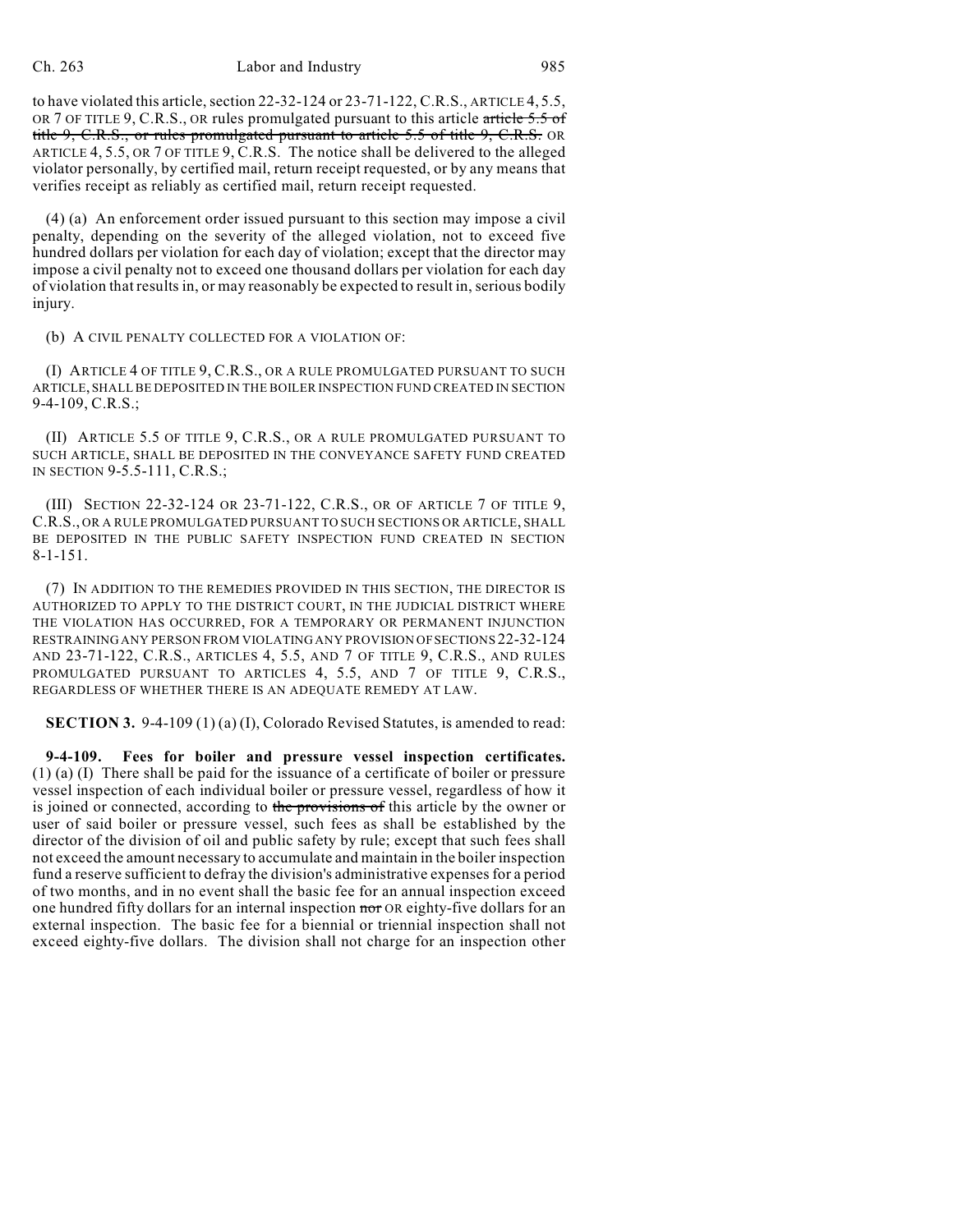than to assess the fees established pursuant to this subsection (1). Any fees established pursuant to subparagraphs (III) to (V) of this paragraph (a) or pursuant to paragraph (b) of this subsection (1) shall be in addition to the basic fee.

**SECTION 4.** 9-7-104, Colorado Revised Statutes, is amended to read:

**9-7-104. Enforcement.** (1) The division shall enforce the provisions of this article and for such purposes shall:

(a) Issue permits to applicants found by the division, after inspection and investigation, to be qualified for such permit under the provisions of this article and the rules and regulations of the division;

(b) Deny, suspend, or revoke permits upon a finding of noncompliance or violation of the provisions of this article or of the applicable rules; and regulations;

(c) Hold hearings upon the application of any person aggrieved by any order of the division with respect to the denial, suspension, or revocation of any permit;

(d) Inspect, during normal business hours, any building, structure, or premises subject to the provisions of this article, and, upon the discovery of any violation of this article or the applicable rules, and regulations, issue such orders as are necessary for the safety of workers and the public, and, in the case of imminent hazard, apply for an injunction in the appropriate district court.

(2) THE DIVISION MAY INSPECT BLAST SITES OR REQUEST A BLAST DEMONSTRATION IN A CONTROLLED ENVIRONMENT PURSUANT TO RULES PROMULGATED BY THE DIRECTOR OF THE DIVISION.

**SECTION 5.** 9-7-107, Colorado Revised Statutes, is amended to read:

**9-7-107. Fees.** An application for initial issuance or renewal of a thirty-six-month permit under this article shall be accompanied by a fee  $\sigma f$ seventy-five dollars AS ESTABLISHED BY THE DIRECTOR OF THE DIVISION; except that the director of the division by rule or as otherwise provided by law may reduce the amount of the fee if necessary pursuant to section 24-75-402 (3), C.R.S., to reduce the uncommitted reserves of the fund to which all or any portion of the fee is credited. After the uncommitted reserves of the fund are sufficiently reduced, the director of the division by rule or as otherwise provided by law may increase the amount of the fee as provided in section 24-75-402 (4), C.R.S.

**SECTION 6. Appropriation.** In addition to any other appropriation, there is hereby appropriated, to the department of labor, for allocation to the division of oil and public safety, for the fiscal year beginning July 1, 2008, the sum of one hundred twenty-three thousand nine hundred fifty dollars (\$123,950) and 2.0 FTE, or so much thereof as may be necessary, for the implementation of this act. Of said sum, eighty-four thousand eight hundred twenty-five dollars (\$84,825) shall be cash funds from the public safety inspection fund created in section 8-1-151, Colorado Revised Statutes, and thirty-nine thousand one hundred twenty-five dollars (\$39,125) shall be cash funds from the boiler inspection fund created in section 9-4-109 (4), Colorado Revised Statutes.